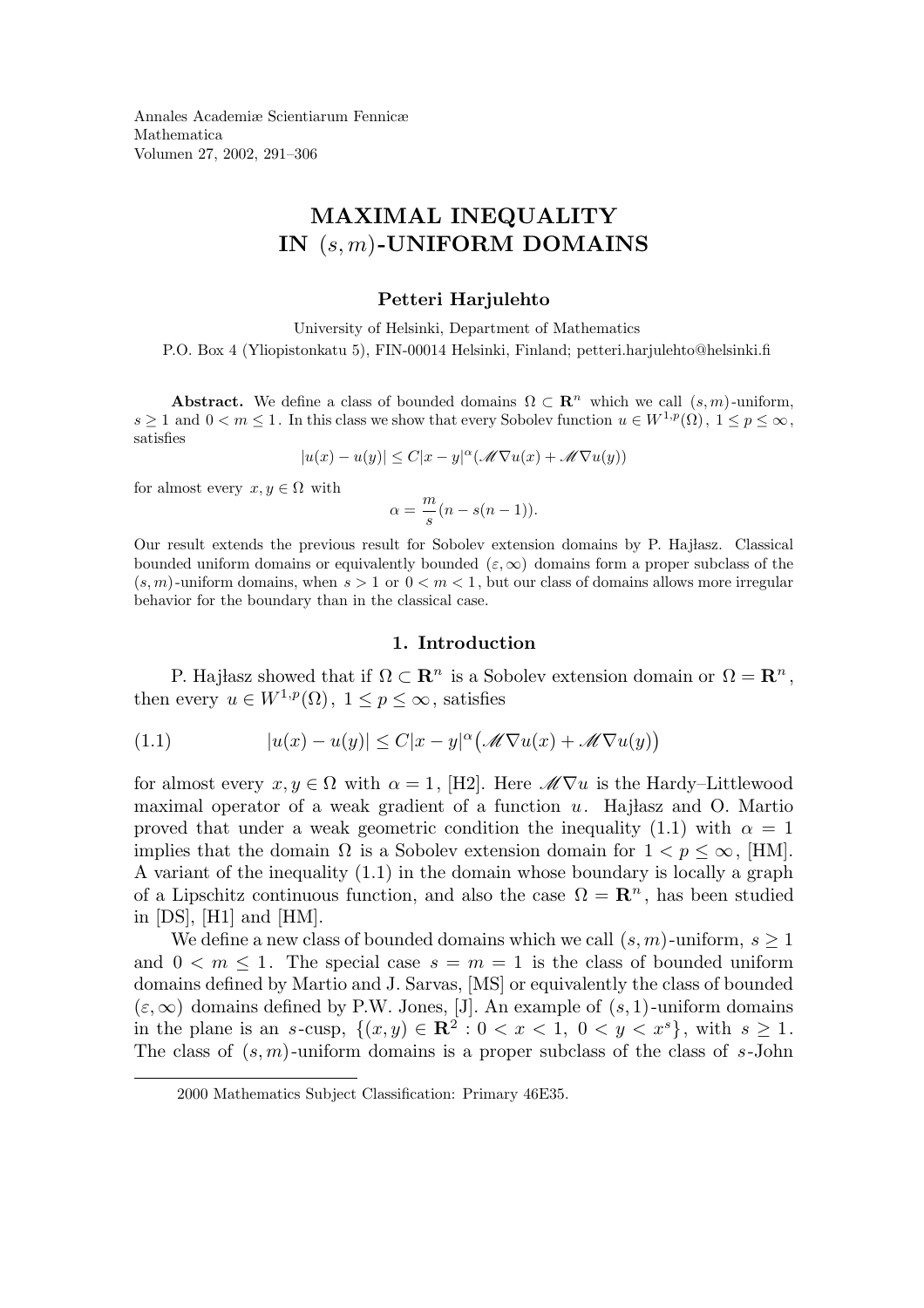domains. We prove that if  $\Omega$  is bounded and its boundary is locally a graph of a  $\lambda$ -Hölder continuous function,  $0 < \lambda \leq 1$ , then  $\Omega$  is  $(1/\lambda, \lambda)$ -uniform. In the case  $\lambda = 1$  this result seems to be well known, although we have not been able to find a reference. The converse does not hold. There exists a bounded domain which is even a  $(1, 1)$ -uniform domain, but whose boundary fails to be a graph of a continuous function.

Our main theorem shows that if  $\Omega \subset \mathbb{R}^n$  is a bounded  $(s, m)$ -uniform domain,  $1 \leq s < n/(n-1)$  and  $0 < m \leq 1$ , then every  $u \in W^{1,p}(\Omega)$ ,  $1 \leq p \leq \infty$ , satisfies the inequality (1.1) for almost every  $x, y \in \Omega$  with  $\alpha = m(n - s(n-1))/s$ . Hajlasz and Martio proved the case  $s = 1$ , [HM, Lemma 14, p. 243]. Our proof is based on their proof. We calculate an upper bound for the exponent  $\alpha$  of the inequality (1.1) in the class of  $(s, m)$ -uniform domains: if  $1 < s < n/(n-1)$  then

$$
0 < \alpha \le \frac{s(n-1)+1}{n} \big( n - s(n-1) \big) < 1
$$

and if  $s \geq n/(n-1)$  then the inequality does not hold with any  $\alpha > 0$  for every  $1 < p < \infty$ .

Acknowledgements. I wish to thank my teacher R. Hurri-Syrjänen for her helpful guidance and kind advice.

## 2. Notation

Throughout this paper C will denote a constant which may change even in a single string of an estimate. We write  $C(M)$  to denote that the constant C depends on M. We let  $\Omega$  and D be bounded domains in the Euclidean n-space  $\mathbb{R}^n$ ,  $n \geq 2$ . We denote the boundary of a domain  $\Omega$  by  $\partial \Omega$ . By an open ball centered at x and with a radius  $r > 0$  we mean the set  $B<sup>n</sup>(x,r) = \{y \in \mathbb{R}^n :$  $|y - x| < r$ . We write kB for the ball with the same center as B and dilated by a factor  $k > 0$ . We let  $\overline{A}$  denote the closure of a set A in  $\mathbb{R}^n$ . The Lebesgue n-measure of a set  $A \subset \mathbb{R}^n$  is denoted by |A|.

Following J. Väisälä [V] we say that  $\gamma$  is a curve if it is either a path or an arc. A path is a continuous mapping from a closed interval to  $\Omega \subset \mathbb{R}^n$ . A set in  $\Omega$  is an arc if it is homeomorphic to a closed interval. We assume that every curve is rectifiable. A length of a curve  $\gamma$  is denoted by  $|\gamma|$ . If  $\gamma_1$  is a curve from a point x to a point z and  $\gamma_2$  is a curve from a point z to y then by  $\gamma_1 \cup \gamma_2$  we denote a curve from x to y via  $\gamma_1$  and  $\gamma_2$ .

The set of p-integrable functions in D is denoted by  $L^p(D)$ ,  $1 \leq p \leq \infty$ . We denote by  $W^{1,p}(D)$ ,  $1 \leq p \leq \infty$ , the class of all functions in  $L^p(D)$  whose first weak derivatives are in  $L^p(D)$ . We equip the Sobolev space  $W^{1,p}(D)$  with the norm  $||u||_{W^{1,p}(D)} = ||u||_{L^p(D)} + ||\nabla u||_{L^p(D)}$ , where  $\nabla u$  is the weak gradient.

The class of  $\lambda$ -Hölder continuous functions,  $0 < \lambda \leq 1$ , in a domain D is denoted by  $C^{0,\lambda}(D)$ :  $u \in C^{0,\lambda}(D)$  if there exists a constant  $C > 0$  such that

$$
|u(x) - u(y)| \le C|x - y|^{\lambda}
$$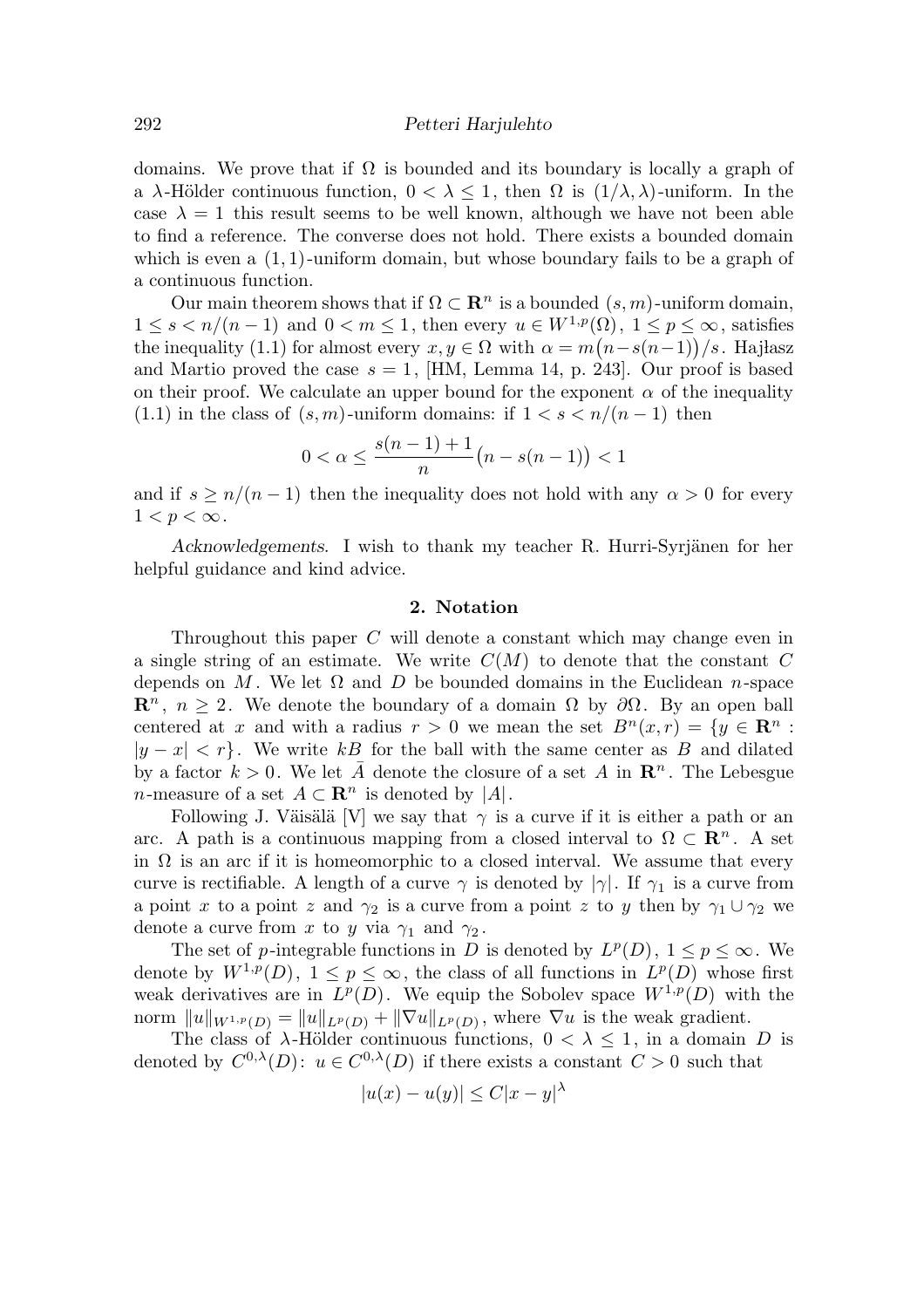for every  $x, y \in D$ . If  $\lambda = 1$  we say that the function u is a Lipschitz-continuous function.

For a measurable function defined in a set  $A, |A| > 0$ , we write

$$
\int_A u(x) dx = \frac{1}{|A|} \int_A u(x) dx.
$$

Let  $v \in L^1(D)$  and  $x \in D$ . We put  $v = 0$  in the complement of the domain D. For every  $0 < R \leq \infty$  we define

$$
\mathscr{M}_R v(x) = \sup_{0 < r < R} \int_{B^n(x,r)} |v(z)| \, dz.
$$

We let  $\mathcal{M}u$  denote  $\mathcal{M}_{\infty}u$ . The operator  $\mathcal{M}$  is the classical Hardy–Littlewood maximal operator. Recall that for  $1 < p \leq \infty$  we have  $||\mathcal{M}u||_{L^p(D)} \leq A||u||_{L^p(D)},$ where the constant A depends only on the dimension n and p, [St, Theorem 1, p. 6].

## 3.  $(s, m)$ -uniform domains

We define a new class of domains. The definition was suggested to the author by P. Hajłasz.

**3.1. Definition.** Let  $s \geq 1$  and  $0 < m \leq 1$ . A bounded domain  $\Omega \subset \mathbb{R}^n$ is an  $(s, m)$ -uniform domain if there exists a constant  $M \geq 1$  such that each pair x, y of points in  $\Omega$  can be joined by a rectifiable curve  $\gamma: [0, l] \to \Omega$  parametrized by arclength, such that  $\gamma(0) = x, \ \gamma(l) = y$ ,

$$
(3.2) \t\t\t l \le M|x-y|^m
$$

and

(3.3) 
$$
\min(t, l-t)^s \leq M \operatorname{dist}(\gamma(t), \partial \Omega).
$$

The idea of  $(s, m)$ -uniform domains is that every two points in  $\Omega$  can be joined by a twisted double cusp inside the domain Ω. The exponent s describes which kind of outer peaks are allowed and the exponent  $m$  which kind of inner peaks. The special case  $s = m = 1$  is the class of bounded uniform domains defined by Martio and J. Sarvas, [MS]. The class of bounded uniform domains, and thus the class of  $(1, 1)$ -uniform domains, coincides with the class of bounded  $(\varepsilon, \infty)$ domains defined by P.W. Jones, [J]. It is easy to see that the class of  $(s, m)$ uniform domains is a proper subset of the class of  $(s', m')$ -uniform domains if  $s < s'$  and  $m' \leq m$  or if  $s \leq s'$  and  $m' < m$ . The standard examples in the plane are an s-cusp,  $\{(x, y) \in \mathbb{R}^2 : 0 < x < 1, 0 < y < x^s\}$ , with  $s \ge 1$  which is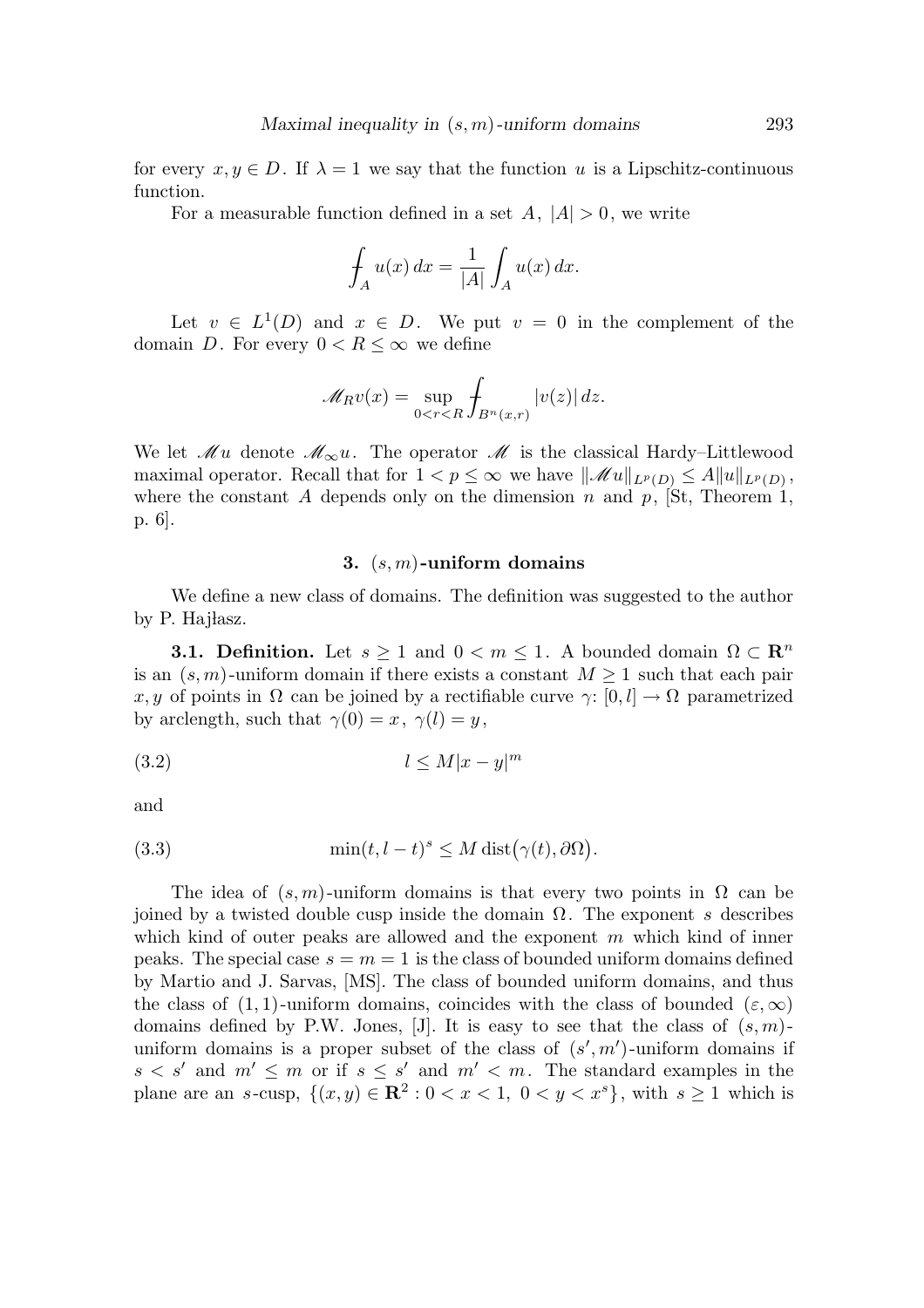$(s, 1)$ -uniform, and the interior of its complement with respect to the ball  $B<sup>2</sup>(0, 1)$ , which is  $(1, 1/s)$ -uniform.

We say that  $\partial\Omega$  is  $\lambda$ -Hölder,  $0 < \lambda < 1$ , if for every point  $x \in \partial\Omega$  there exists  $r(x) = (r_1(x), \ldots, r_n(x)), r_i(x) > 0$  for every i, and a  $\lambda$ -Hölder continuous function  $\phi: \mathbf{R}^{n-1} \to \mathbf{R}$  such that, upon rotating and relabeling the coordinate axes such that  $x$  is at the origin, we have

$$
\Omega \cap U(x,r(x)) = \{y \in \mathbf{R}^n : \phi(y_1,\ldots,y_{n-1}) > y_n\} \cap U(x,r(x))
$$

and

$$
\frac{1}{2}r_n(x) > \phi > -\frac{1}{2}r_n(x)
$$

where  $U(x, r(x)) = \{y \in \mathbb{R}^n : |y_i - x_i| < r_i(x), i = 1, \ldots, n\}$  is an open rectangle. If  $\lambda = 1$  we say that  $\partial \Omega$  is Lipschitz.

In the case  $\lambda = 1$  the following lemma seems to be well known, although we have not been able to find a reference.

**3.4. Lemma.** Let  $0 < \lambda < 1$  and let  $\Omega \subset \mathbb{R}^n$  be a bounded domain. If  $\partial \Omega$ is  $\lambda$ -Hölder then the domain  $\Omega$  is  $(1/\lambda, \lambda)$ -uniform.

The converse does not hold. There exists even a  $(1, 1)$ -uniform domain, whose boundary is not locally a graph of a continuous function at any point. An example is the Koch snowflake domain. In Example 5.2 we construct for every  $s \geq 1$  and  $(s, 1)$ -uniform domain whose boundary fails to be a graph of a continuous function.

Proof. Since  $\partial\Omega$  is bounded we may choose a finite covering of open rectangles  $\{U(z_i, r(z_i))\}_{i=1}^k$ . Let  $\phi_i$  be a  $\lambda$ -Hölder continuous function with a constant  $L_i$ related to  $U(z_i, r(z_i))$ . We write  $L = \max_{1 \leq i \leq k} \{L_i\}$ . For technical reasons we assume that diam( $\Omega$ ) = 1.

First we prove that every pair of points inside each  $U(z_i, r(z_i)) \cap \Omega$  can be joined by a curve satisfying the conditions (3.2) and (3.3). Let  $x = (x_1, \ldots, x_n)$ and  $y = (y_1, \ldots, y_n)$  be in  $U(z_i, r(z_i)) \cap \Omega$ . We fix a two-coordinate axis in  $\mathbb{R}^n$ so that x is the point  $(0, x_n)$  and y is the point  $(l, y_n)$ ,

$$
l = \sqrt{(x_1 - y_1)^2 + \ldots + (x_{n-1} - y_{n-1})^2}.
$$

We may assume that  $x_n \geq y_n$ . Let  $I_1$  be a curve

$$
\{(\xi_1, \xi_2) : 0 \le \xi_1 \le l, \ \xi_2 = -L\xi_1^{\lambda} + x_n\}
$$

and  $I_2$  a curve

$$
\{(\xi_1,\xi_2): 0 \le \xi_1 \le l, \ \xi_2 = -L|\xi_1 - l|^{\lambda} + y_n\},\
$$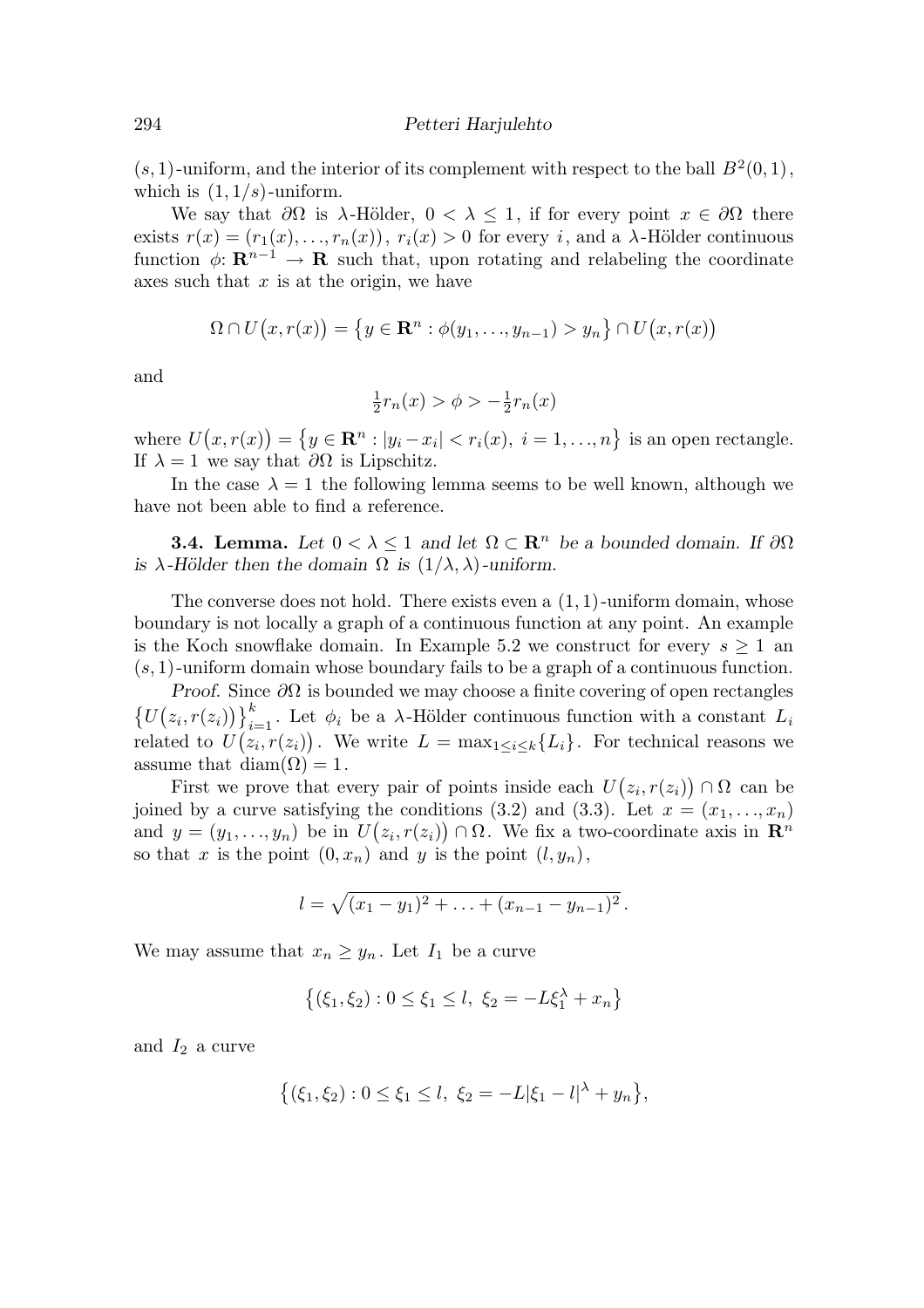

The curves  $I_1$  and  $I_2$  are presented in Figure 1 with  $L = 1, \lambda = 0.5, x_n = 1$ ,  $y_n = 0.75$  and  $l = 0.5$ .

If the curve  $I_1$  intersects the curve  $I_2$ , as in Figure 1, we let J be a curve connecting x and y via  $I_1$  and  $I_2$ . Let  $\xi$  be a point in  $I_1$  with  $dist(I_1, y) =$ dist( $\xi, y$ ). Otherwise we let J be a curve connecting x to y via  $I_1$  and a line segment from  $\xi$  to y. It is easy to see that  $l(J) \leq C|x-y|^{\lambda}$  here C is a constant, depending on s, L and diam( $\Omega$ ), and  $l(J)$  is the length of the curve J. Let  $J^*$ be a curve from x to y via the curves  $J_1^* = \{(\xi_1, \xi_2) : \xi_1 = 0, \xi_2 \le x_n\}, J'$ and  $J_2^* = \{(\xi_1, \xi_2) : \xi_1 = |x - y|, \xi_2 \le y_n\}$ . Here J' is defined as follows: if  $(\xi_1, \xi_2) \in J$  then  $(\xi_1, \xi_2 - \frac{1}{10}|x - y|) \in J'$ . If necessary we replace a part of  $J^*$  by a line segment in the hyperplane

$$
\{(\xi_1,\xi_2)\in U(z_i,r(z_i))\cap\Omega:\xi_2=-\frac{3}{4}r_n(z_i)\}.
$$

This yields

$$
dist(\xi, \partial \Omega) \ge C(L)|x_n - \xi|^{1/\lambda}
$$

for every  $\xi \in J_1^*$ ,

$$
dist(\xi, \partial \Omega) \ge C(L)|y_n - \xi|^{1/\lambda}
$$

for every  $\xi \in J_2^*$  and

$$
dist(\xi, \partial \Omega) \ge \min\left\{\frac{1}{10}|x - y|, \frac{1}{4}r_n(z_i)\right\}
$$

for every  $\xi \in J'$ . It is easy to see that  $J^*$  satisfies the conditions  $(3.2)$  and  $(3.3)$ with  $s = 1/\lambda$ ,  $m = \lambda$  and a constant M depending on L, diam $(U(z_i, r(z_i)))$ and  $r_n(z_i)$ .

Let  $\mathscr{W}_0$  be a Whitney composition of  $\Omega$ , [St, Theorem 1, p. 167]. Let  $\mathscr{W}$  be a collection of cubes  $Q_i$  from  $\mathscr{W}_0$  dilated by a factor  $\frac{9}{8}$  with  $Q_i \not\subset \bigcup_{i=1}^k U(x_i, r(z_i))$ .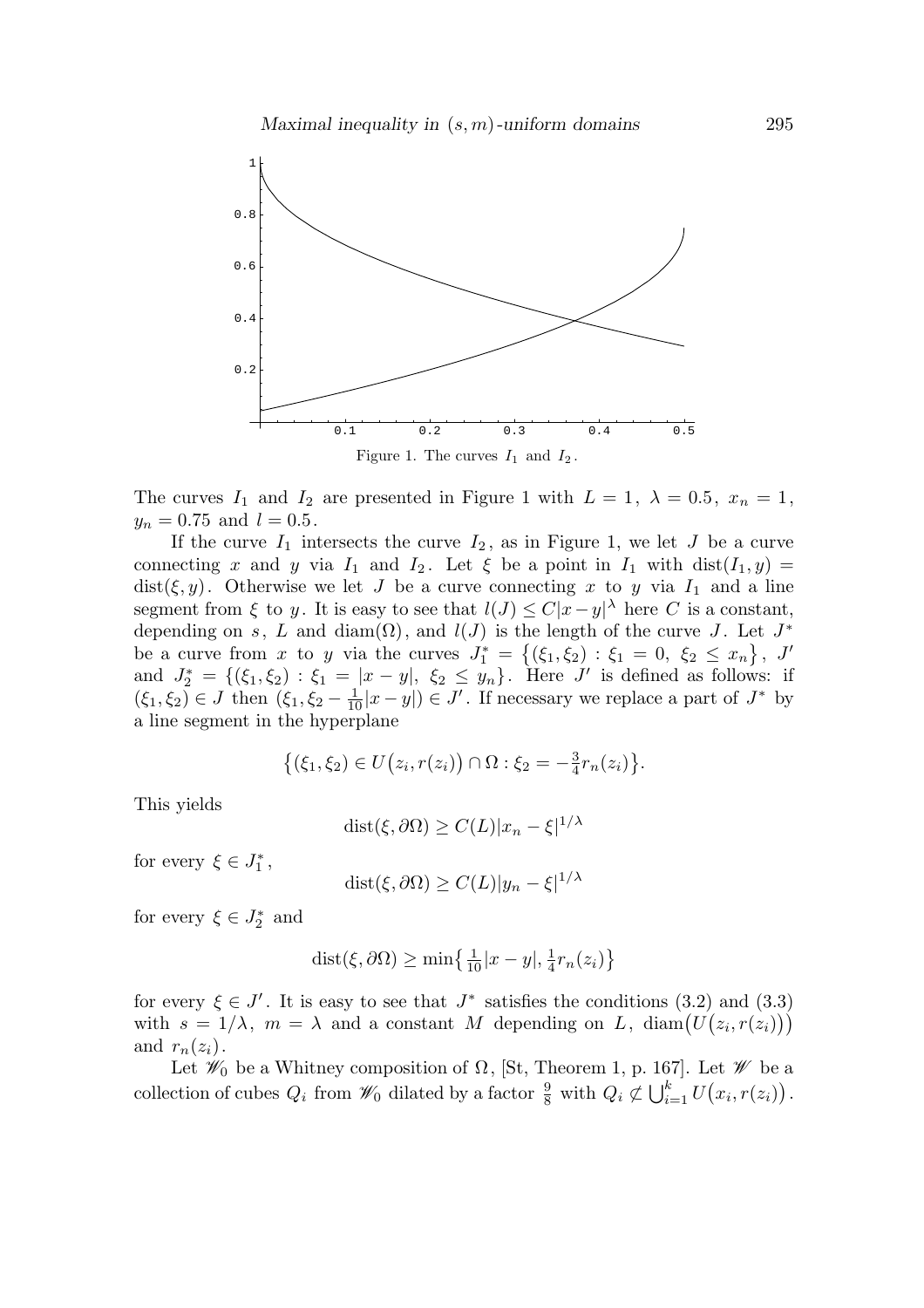There exists  $\varepsilon > 0$  depending on the collection  $\{U(z_i, r(z_i))\}_{i=1}^k$  such that for every  $w \in \Omega$  we have  $B^n(w, \varepsilon) \subset \frac{9}{8}Q_j$  for some  $\frac{9}{8}Q_j \in \mathscr{W}$  or  $B^n(w, \varepsilon) \subset U(z_i, r(z_i))$ for some  $i = 1, ..., k$ . Since every cube is a  $(1/\lambda, \lambda)$ -uniform domain we see that each pair of points  $x, y \in \Omega$  with  $|x - y| < \varepsilon$  can be joined by a curve satisfying the conditions  $(3.2)$  and  $(3.3)$  with the constant M.

To complete the proof we use the same method as in [HK1, Theorems 2.4 and 3.3, pp. 175 and 178].

Let  $x, y \in \Omega$  with  $|x - y| \ge \varepsilon$ . An elementary covering argument shows that there exists a positive integer N, depending on diam( $\Omega$ ),  $\varepsilon$  and n, such that  $\Omega$ can be covered by balls  $B_i$ ,  $i = 1, ..., N$ , with radius  $\frac{1}{4}\varepsilon$ . Now there exists a chain of balls  $B_i$ ,  $i \in \{1, ..., K\}$  and  $K \leq N$ , such that  $x \in B_1$ ,  $y \in B_K$  and  $B_i \cap B_{i+1} \cap \Omega \neq \emptyset$  for each  $j = 1, ..., K - 1$ . We set  $x = z_1, y = z_K$  and choose  $z_i \in B_i \cap \Omega$ . Since  $|z_i - z_{i+1}| < \varepsilon$ , there exists a curve  $\gamma_i$  joining  $z_i$  to  $z_{i+1}$  in  $\Omega$ with  $l(\gamma_i) \leq M |z_i - z_{i+1}|^{\lambda} < M \varepsilon^{\lambda}$ . Thus we obtain

$$
l(\gamma) = l\left(\bigcup_{i=1}^K \gamma_i\right) \le KM \varepsilon^{\lambda} \le KM |x - y|^{\lambda}.
$$

We choose points  $w_1 = x, w_2, \ldots, w_l = y$  on the curve  $\gamma$  satisfying

$$
\left(\frac{\varepsilon}{2M}\right)^{1/\lambda} \le |w_i - w_{i+1}| < \left(\frac{\varepsilon}{M}\right)^{1/\lambda}
$$

for  $i = 1, 2, \ldots, l - 1$ . Let  $\beta_i$  be a curve joining  $w_i$  to  $w_{i+1}$  as in the definition of  $(s, m)$ -uniform domains, hence  $l(\beta_i) \leq M |w_i - w_{i+1}|^{\lambda} < \varepsilon$  and

$$
l\binom{l-1}{i=1}\beta_i\bigg)\leq \frac{KM|x-y|^\lambda}{\left(\frac{\varepsilon}{2M}\right)^{1/\lambda}}\varepsilon\leq 2^{1/\lambda}KM^{1+1/\lambda}\varepsilon^{1-1/\lambda}|x-y|^\lambda.
$$

By the definition of  $(s, m)$ -uniform domains every curve  $\beta_i$  has arclength as its parameter. We choose  $b_i$  to be the arclength midpoint of  $\beta_i$ . Since  $|b_i - b_{i+1}| < \varepsilon$ there exists a curve  $\alpha_i$  joining  $b_i$  to  $b_{i+1}$  as in the definition of  $(s, m)$ -uniform domains. We denote by  $\beta_i(\xi_1,\xi_2)$  that part of the curve  $\beta_i$  from the point  $\xi_1$  to the point  $\xi_2$ . We write

$$
\alpha = \beta_1(x, b_1) \cup \alpha_1 \cup \ldots \cup \alpha_{l-2} \cup \beta_{l-1}(b_l, y).
$$

This yields

$$
l(\alpha) \le C|x - y|^{\lambda},
$$

where the constant C depends on M,  $\varepsilon$ ,  $\lambda$ , L,  $\text{diam}(U(z_i, r(z_i)))$  and  $r_n(z_i)$  for each  $i = 1, ..., k$ . Since  $|\beta_i| \geq \frac{1}{2}$  $\frac{1}{2}\varepsilon$  and since the point  $b_i$  is the arclength midpoint of  $\beta_i$  we obtain

$$
dist(b_i, \partial \Omega) \ge \frac{1}{M} \left(\frac{1}{4}\varepsilon\right)^{1/\lambda}
$$

.

Hence it is easy to see that the curve  $\alpha$  satisfies the conditions (3.2) and (3.3). This completes the proof of Lemma 3.4.  $\Box$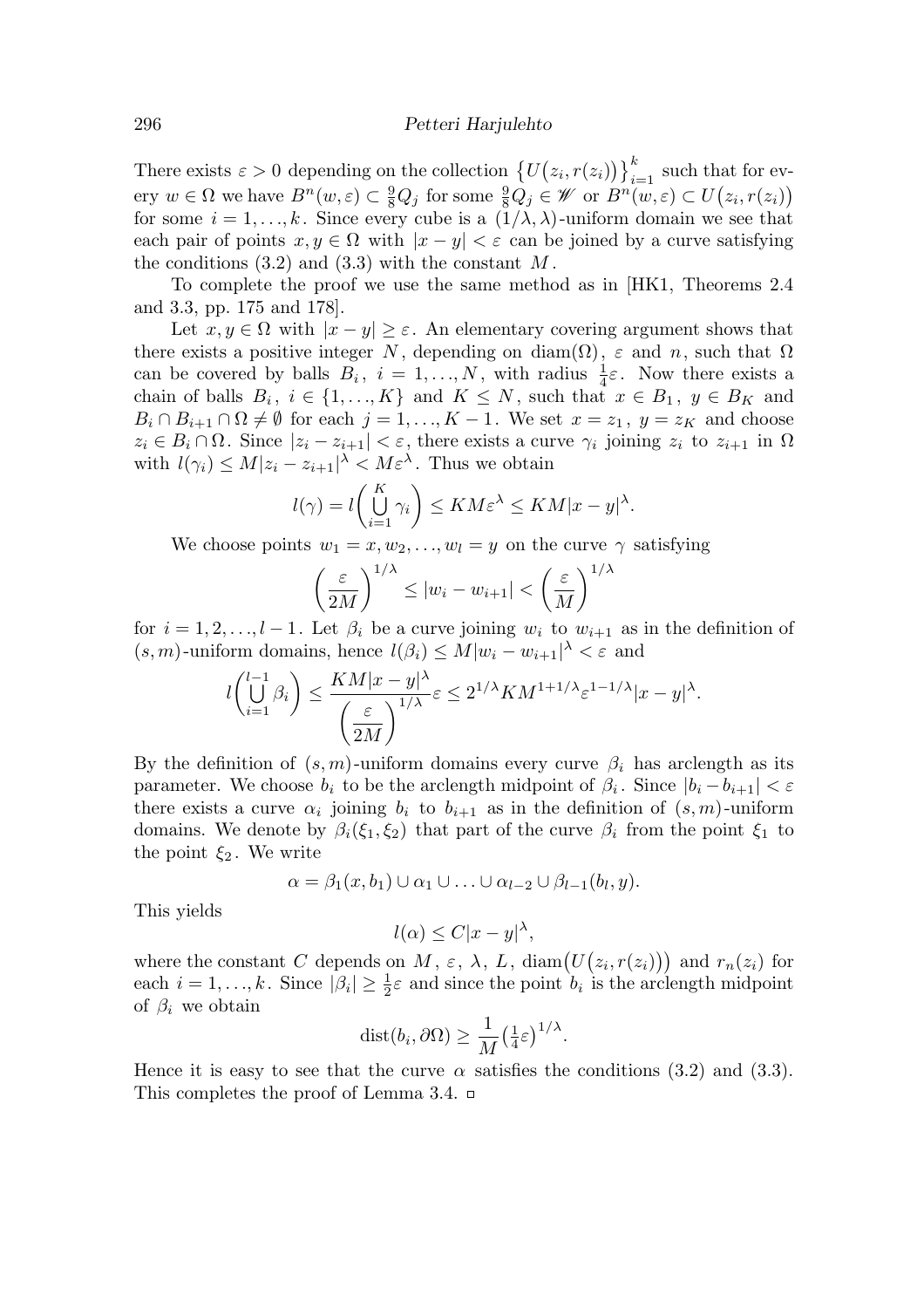Let  $s \geq 1$ . A domain  $\Omega \subset \mathbb{R}^n$  is an s-John domain if there exists a distinguished point  $x_0 \in \Omega$  and a constant  $C \geq 1$  such that each point  $x \in \Omega$  can be joined to  $x_0$  by a rectifiable curve  $\gamma: [0, l] \to \Omega$  parametrized by arclength, such that  $\gamma(0) = x, \gamma(l) = x_0$ ,

 $l \leq C$ 

and

$$
t^s \le C \operatorname{dist}(\gamma(t), \partial \Omega).
$$

The definition implies that every s-John domain is bounded. When  $s = 1$  these domains coincide with the class of John domains defined by Martio and Sarvas [MS]. The s-John domains for  $s > 1$  are much wider than John domains. If a domain  $\Omega \subset \mathbb{R}^n$  is an s-John domain with a distinguished point  $x_0 \in \Omega$  then it is an s-John also with any other point  $x \in \Omega$ . This means that the distinguished point can be changed. Note that the constant  $C$  depends on the distance between the distinguished point and the boundary of  $\Omega$ . For more information about s-John domains we refer to [SS], [HK2] and [KM].

**3.5. Lemma.** Let  $s \geq 1$  and  $0 < m \leq 1$ . A bounded  $(s, m)$ -uniform domain is an s-John domain.

The case  $s = 1$  of Lemma 3.5 is proved by F.W. Gehring and Martio, [GM, Lemma 2.18, p. 209. The case  $s > 1$  is similar.

#### 4. Main theorem

First we prove a chain condition for  $(s, m)$ -uniform domains. This is a modification of the standard chaining argument for uniform domains and John domains, see [HM] and [HK2].

4.1. Lemma. Let  $\Omega \subset \mathbb{R}^n$  be a bounded  $(s, m)$ -uniform domain. Let  $x, y \in \Omega$ . Then there exists a sequence of balls  ${B_i}_{i=-\infty}^{\infty}$ , where  $B_i = B^n(x_i, r_i)$ , and constants  $C, d \geq 1$  with the following properties:

(1)  $|B_i \cup B_{i+1}| \leq C |B_i \cap B_{i+1}|$ ,

(2) dist $(x, B_i) \leq dr_i^{1/s}, B_i \subset B^n(x, C|x-y|^{m/s})$  if  $i \leq 0$  and  $r_i \to 0$  as  $i \to -\infty$ ,

(3) dist $(y, B_i) \leq dr_i^{1/s}, B_i \subset B^n(y, C|x-y|^{m/s})$  if  $i \geq 0$  and  $r_i \to 0$  as  $i \to \infty$ ,

(4) no point of the domain  $\Omega$  belongs to more than C balls  $B_i$ .

The constants depend only on  $s, m$ , the dimension n and the uniform constant M of the domain  $\Omega$ .

Proof. We may assume that  $\text{diam}(\Omega) \leq 1$ . Fix  $x, y \in \Omega$  and let  $\gamma$  be a curve joining x and y as in the definition of  $(s, m)$ -uniform domains,  $\gamma(0)$  = x and  $\gamma(l) = y$ . Fix  $x_0 = \gamma(\frac{1}{2})$  $(\frac{1}{2}l)$ . Let  $B'_0 = B^n(x_0, \frac{1}{4})$  $\frac{1}{4} \operatorname{dist}(x_0, \partial \Omega \cup \{x\})\big).$ We let  $\gamma'$  be the subcurve of  $\gamma$  from x to  $x_0$ . We cover  $\gamma' \setminus \{x\}$  with balls as follows. Consider the collection of balls  $\overline{B^n}(\gamma(t), \frac{1}{4})$  $\frac{1}{4} \operatorname{dist}(\gamma(t), \partial \Omega \cup \{x\})\big), t \in$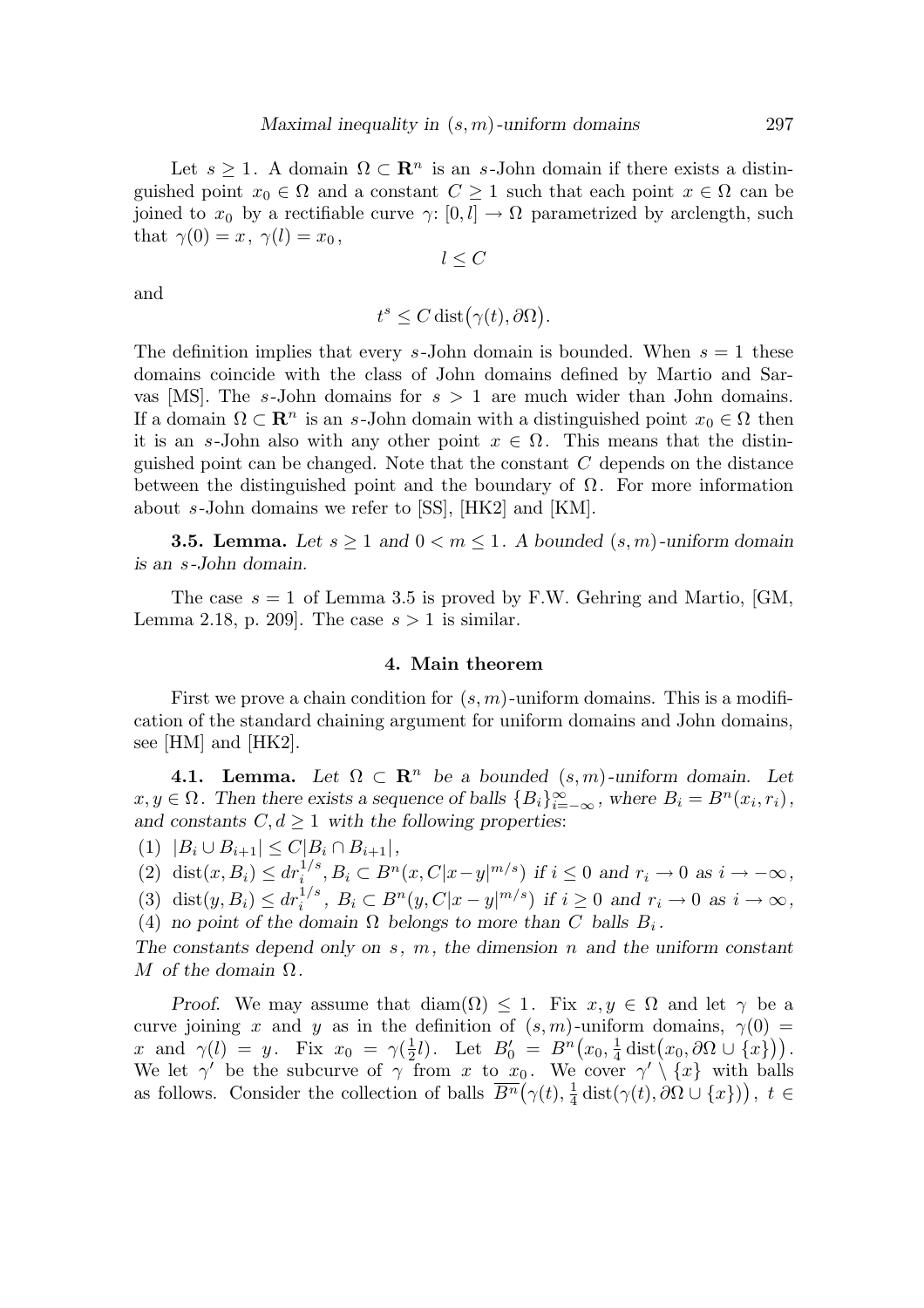$(0, \frac{1}{2})$  $\frac{1}{2}l$ , and  $B'_0$ . By Besicovitch covering theorem [M, Theorem 2.7, p. 30] we find a sequence of closed balls  $B'_0, B'_1, B'_2, \ldots$  that cover  $\gamma' \setminus \{x\}$  and have uniformly bounded overlap depending only on  $n$ .

We define open balls  $B_i = 2B'_i$ ,  $i = 0, 1, 2, \ldots$ . Here  $2B'_i$  is the ball with same center as  $B'_i$  but twice the radius of the ball  $B'_i$ . We write  $x_i = \gamma(t_i)$  and  $r_i = \frac{1}{2}$  $\frac{1}{2}\operatorname{dist}(x_i,\partial\Omega\cup\{x\})$ .

If  $r_i = \frac{1}{2}$  $\frac{1}{2}|x_i - x|$  then  $dist(x, B_i) = 2r_i \leq 2r_i^{1/s}$  $i^{1/s}$ . If  $r_i = \frac{1}{2}$  $\frac{1}{2}$  dist $(x_i, \partial \Omega)$  then the definition of an  $(s, m)$ -uniform domain yields

dist
$$
(x, B_i)
$$
  $\leq$  dist $(x, x_i) \leq t_i \leq M^{1/s}$  dist $(x_i, \partial \Omega)^{1/s} \leq 2M^{1/s}r_i^{1/s}$ .

We choose  $d = \max\{2, 2M^{1/s}\}\$ . Since  $r_i \leq t_i$  properties of  $(s, m)$ -uniform domains imply

dist
$$
(x, B_i)
$$
 +  $2r_i \le dr_i^{1/s}$  +  $2r_i \le (d+2)r_i^{1/s}$   
 $\le \frac{1}{2}(d+2)t_i^{1/s} \le \frac{1}{2}M^{1/s}(d+2)|x-y|^{m/s}$ .

Hence, we obtain  $B_i \subset B^n(x, C|x-y|^{m/s})$  for every  $i, i = 0, 1, \ldots$ , where  $C = \frac{1}{2}M^{1/s}(d+2)$ .

We renumber the balls. Let  $B_0$  be as above. If we have chosen balls  $B_i$ ,  $i = 0, 1, \ldots, m$ , then we choose a ball  $B_{m+1}$  that is the ball for which  $x_j \in B_m$ and  $t_j < t_m$ . We recall that  $\gamma'(t_j) = x_j$  and  $\gamma'(t_m) = x_m$ . Hence  $r_i \to 0$  and  $x_i \to x$ , as  $i \to \infty$ .

Next we prove that every point in the domain  $\Omega$  belongs to a finite number of balls  $B_i$  only. The point x does not belong to any ball. Let  $x'$  be an arbitrary point in the domain  $\Omega$ . Let  $r = |x' - x|$ . The point x' cannot belong to those balls  $B_i$  for which  $r_i \leq \frac{1}{2}$  $\frac{1}{2}|x_i - x| < \frac{1}{2}$  $\frac{1}{2}r$ . If  $x' \in B_i$  then  $dist(x, B_i) < r$  and furthermore  $|x-x_i| \leq 2r$ . Thus we obtain that if  $x' \in B_i$  then  $\frac{1}{2}r \leq r_i \leq r$ . The construction of the Besicovitch covering theorem  $[M,$  Theorem  $2.7, p.$  30] implies that balls with radius of  $\frac{1}{4}$  of original balls are disjoint. Thus x' belongs to less than or equal to

$$
C\frac{|B^n(x', 2r)|}{|B^n(0, \frac{1}{8}r)|} = 16^nC
$$

balls  $B_i$ . The constant C is from the Besicovitch covering theorem.

Finally we prove the property (1). Assume that  $r_i = \frac{1}{2}$  $\frac{1}{2}$  dist $(x_i, \partial\Omega)$  and  $r_{i+1} = \frac{1}{2}$  $\frac{1}{2}$  dist $(x_{i+1}, \partial \Omega)$ . Since  $x_{i+1} \in B(x_i, r_i)$  we obtain dist $(x_{i+1}, \partial \Omega) \geq r_i$ . This yields

$$
\frac{|B_i|}{|B_{i+1}|} \le \left(\frac{r_i}{\frac{1}{2}r_i}\right)^n = 2^n.
$$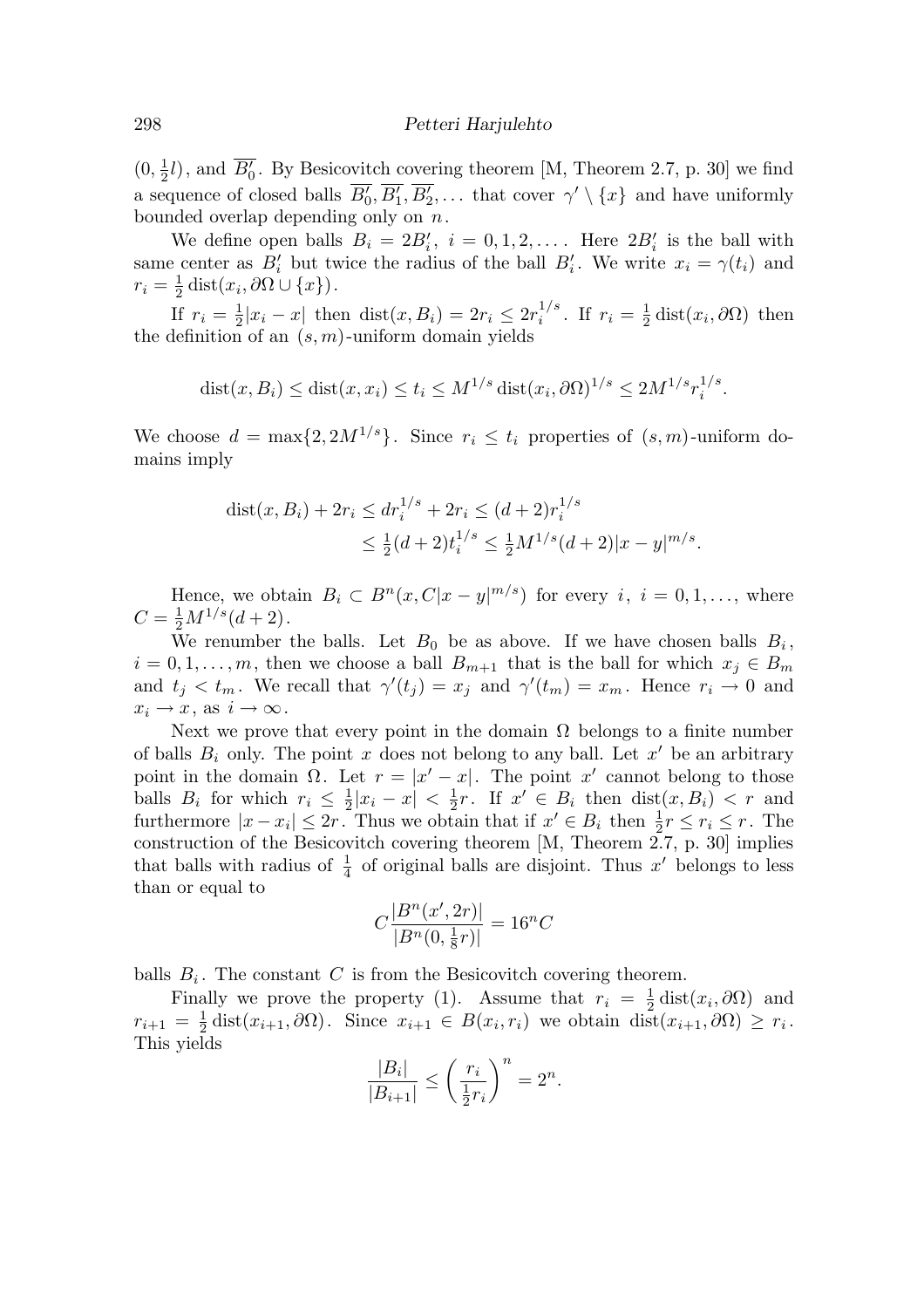If  $r_i = \frac{1}{2}$  $\frac{1}{2}|x_i - x|$  and  $r_{i+1} = \frac{1}{2}$  $\frac{1}{2}|x_{i+1}-x|$  then  $|B_i|$  $\overline{|B_{i+1}|} \leq$  $\int r_i$ 1  $rac{1}{2}r_i$  $\setminus^n$  $= 2^n$ .

If  $r_i = \frac{1}{2}$  $\frac{1}{2}$  dist $(x_i, \partial \Omega)$  and  $r_{i+1} = \frac{1}{2}$  $\frac{1}{2}|x_{i+1}-x|$  we obtain

$$
\frac{|B_i|}{|B_{i+1}|} = \left(\frac{r_i}{r_{i+1}}\right)^n \le \left(\frac{\frac{1}{2}|x_i - x|}{r_{i+1}}\right)^n = 2^n.
$$

Similarly if  $r_i = \frac{1}{2}$  $\frac{1}{2}|x_i - x|$  and  $r_{i+1} = \frac{1}{2}$  $\frac{1}{2}$  dist $(x_{i+1}, \partial \Omega)$  then

$$
\frac{|B_i|}{|B_{i+1}|}\leq 2^n
$$

.

We have proved that  $|B_i| \leq 2^n |B_{i+1}|$ . Similar arguments imply that  $|B_i| \geq$  $3^{-n}|B_{i+1}|$ . This yields  $|B_i \cup B_{i+1}| \le C|B_i \cap B_{i+1}|$ ; here the constant C depends only on the dimension  $n$ .

Using again the same arguments for the point y imply Lemma 4.1.  $\Box$ 

Next we prove our main theorem. In the proof we need only the chain of balls constructed in Lemma 4.1, the Lebesgue differentiation theorem, the Poincaré inequality in a ball and properties of the Riesz potential.

4.2. Theorem. Let  $1 \leq s < n/(n-1)$ ,  $0 < m \leq 1$  and  $1 \leq p \leq \infty$ . If  $\Omega \subset \mathbb{R}^n$  is a bounded  $(s, m)$ -uniform domain then there exists a constant  $C > 0$ such that every  $u \in W^{1,p}(\Omega)$  satisfies the inequality

(4.3) 
$$
|u(x) - u(y)| \leq C|x - y|^{\alpha} \big(\mathscr{M} \nabla u(x) + \mathscr{M} \nabla u(y)\big),
$$

for almost every  $x, y \in \Omega$  with  $\alpha = m(n - s(n-1))/s$ . Here  $\mathcal{M} \nabla u$  is the Hardy-Littlewood maximal operator of the function  $\nabla u$ . The constant C depends only on n, s, m and the uniform constant of  $\Omega$ .

Hajłasz and Martio proved that if  $\Omega \subset \mathbb{R}^n$  is a bounded uniform domain then every  $u \in W^{1,p}(\Omega)$  satisfies the inequality (4.3) for every  $1 \le p \le \infty$ , with  $\alpha = 1$ , [HM, Lemma 14, p. 243]. Our proof is a modification of the proof of Hajłasz and Martio.

Proof. We may assume that diam( $\Omega$ )  $\leq 1$ . Let  $\{B_i\}_{i=-\infty}^{\infty}$  be a chain of balls from the point  $x \in \Omega$  to the point  $y \in \Omega$  as in Lemma 4.1. Then by the Lebesgue differentiation theorem [St, Chapter 1, Section 1.8] we have  $u_{B_i} \to u(x)$ , whenever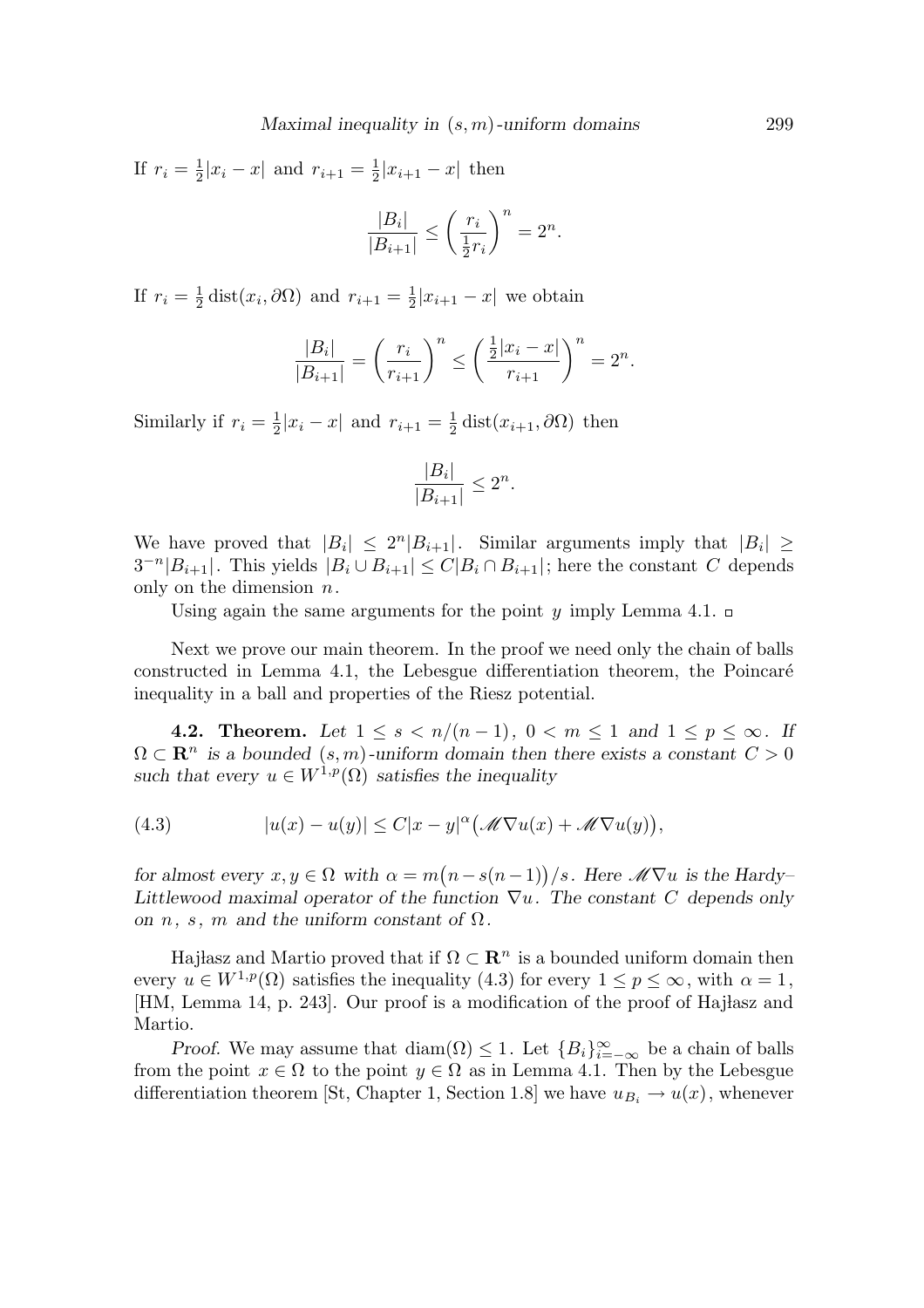$i \to -\infty$ , and  $u_{B_i} \to u(y)$ , whenever  $i \to \infty$ , for almost every  $x, y \in \Omega$ . Thus we have

$$
|u(x) - u(y)| \le \sum_{i=-\infty}^{\infty} |u_{B_i} - u_{B_{i+1}}|
$$
  

$$
\le \sum_{i=-\infty}^{\infty} (|u_{B_i} - u_{B_i \cap B_{i+1}}| + |u_{B_{i+1}} - u_{B_i \cap B_{i+1}}|)
$$
  

$$
\le \sum_{i=-\infty}^{\infty} (\int_{B_i \cap B_{i+1}} |u - u_{B_i}| + \int_{B_i \cap B_{i+1}} |u - u_{B_{i+1}}|)
$$

and furthermore by Lemma 4.1

$$
|u(x) - u(y)| \leq \sum_{i=-\infty}^{\infty} \left( \frac{1}{|B_i \cap B_{i+1}|} \int_{B_i \cap B_{i+1}} |u - u_{B_i}| + \frac{1}{|B_i \cap B_{i+1}|} \int_{B_i \cap B_{i+1}} |u - u_{B_{i+1}}| \right) \leq \sum_{i=-\infty}^{\infty} \left( \frac{1}{|B_i \cap B_{i+1}|} \int_{B_i} |u - u_{B_i}| + \frac{1}{|B_i \cap B_{i+1}|} \int_{B_{i+1}} |u - u_{B_{i+1}}| \right) \leq \sum_{i=-\infty}^{\infty} \left( \frac{C}{|B_i|} \int_{B_i} |u - u_{B_i}| + \frac{C}{|B_{i+1}|} \int_{B_{i+1}} |u - u_{B_{i+1}}| \right) \leq 2 \cdot C \sum_{i=-\infty}^{\infty} \int_{B_i} |u - u_{B_i}|.
$$

The Poincaré inequality in a ball with a radius  $r_i$ , [GT, 7.45, p. 157], yields

$$
|u(x) - u(y)| \le C \sum_{i=-\infty}^{\infty} r_i \int_{B_i} |\nabla u| \le C \sum_{i=-\infty}^{\infty} \int_{B_i} \frac{|\nabla u|}{r_i^{n-1}}.
$$

Lemma 4.1 implies that for each  $z \in B_i$ ,  $|x - z| \leq (d + 2)r_i^{1/s}$  $i^{1/3}$  and  $B_i \subset$  $B^{n}(x, C|x-y|^{m/s}),$  when  $i \leq 0$  and  $|y-z| \leq (d+2)r_i^{1/s}$  $i^{1/5}$  and, when  $i \geq 0$ ,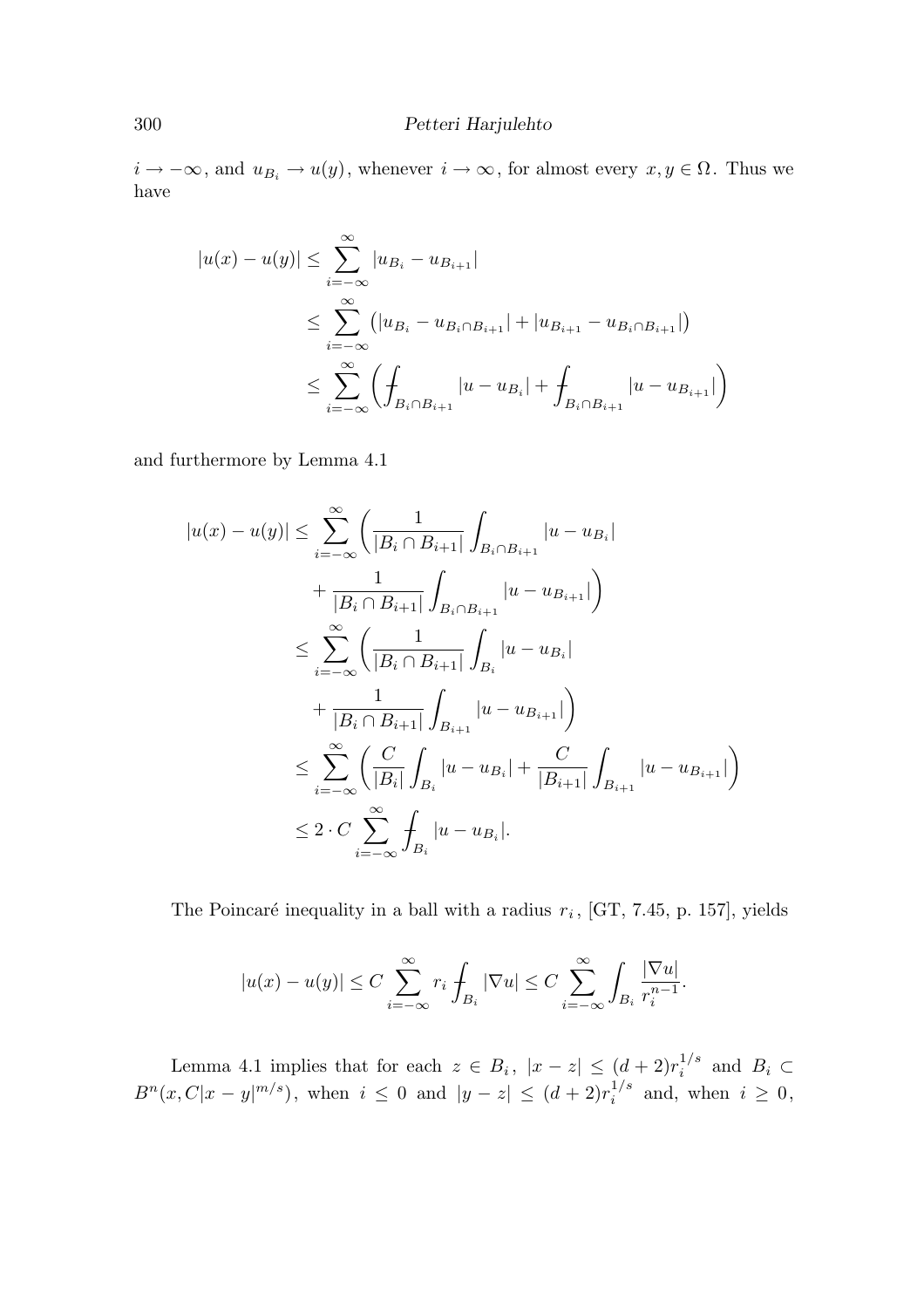$$
B_i \subset B^n(y, C|x-y|^{m/s}).
$$
 We obtain  
\n
$$
|u(x) - u(y)| \le C \sum_{i=-\infty}^0 \int_{B_i} \frac{|\nabla u(z)|}{|x - z|^{s(n-1)}} dz + C \sum_{i=0}^\infty \int_{B_i} \frac{|\nabla u(z)|}{|y - z|^{s(n-1)}} dz
$$
\n
$$
\le C \int_{B^n(x, C|x-y|^{m/s})} \frac{|\nabla u(z)|}{|x - z|^{s(n-1)}} dz + C \int_{B^n(y, C|x-y|^{m/s})} \frac{|\nabla u(z)|}{|y - z|^{s(n-1)}} dz.
$$

We put  $|\nabla u| = 0$  in the complement of the domain  $\Omega$ . Since  $s(n-1) < n$ we obtain by [Z, Lemma 2.8.3, p. 85] that

$$
|u(x) - u(y)| \le C(|x - y|^{m(n - s(n-1))/s} \mathcal{M}_{C|x - y|^{m/s}} \nabla u(x)
$$
  
+ 
$$
|x - y|^{m(n - s(n-1))/s} \mathcal{M}_{C|x - y|^{m/s}} \nabla u(y))
$$
  
= 
$$
C|x - y|^{m(n - s(n-1))/s} (\mathcal{M}_{C|x - y|^{m/s}} \nabla u(x) + \mathcal{M}_{C|x - y|^{m/s}} \nabla u(y)).
$$

This completes the proof of Theorem 4.2.  $\Box$ 

#### 5. Sharpness of Theorem 4.2

Assume that a bounded domain  $\Omega \subset \mathbb{R}^n$  satisfies the inequality (4.3) for all  $1 < p < \infty$  with some exponent  $\alpha > 0$ . We obtain by the inequality (4.3) that

$$
\left| u(x) - \int_{\Omega} u(y) dy \right| \leq \int_{\Omega} |u(x) - u(y)| dy
$$
  
\n
$$
\leq C \operatorname{diam}(\Omega)^{\alpha} \left( M \nabla u(x) + \int_{\Omega} M \nabla u(y) dy \right)
$$
  
\n
$$
\leq C \operatorname{diam}(\Omega)^{\alpha} \left( M \nabla u(x) + \left( \int_{\Omega} \left( M \nabla u(y) \right)^p dy \right)^{1/p} \right)
$$

and the boundedness of the Hardy–Littlewood maximal operator, [St, Theorem 1, p. 6], yields

 $||u - u_{\Omega}||_{L^p(\Omega)} \leq C \operatorname{diam}(\Omega)^\alpha ||M \nabla u||_{L^p(\Omega)} \leq C \operatorname{diam}(\Omega)^\alpha ||\nabla u||_{L^p(\Omega)}$ 

as in [H2, Lemma 2, p. 407]. Thus Theorem 4.2 implies that a bounded  $(s, m)$ uniform domain  $\Omega \subset \mathbb{R}^n$ ,  $1 \leq s < n/(n-1)$  and  $0 < m \leq 1$ , is a p-Poincaré domain for every  $1 < p < \infty$ . W. Smith and D. Stegenga showed that an s-John domain is a *p*-Poincaré domain for every  $1 < p < \infty$ , if  $1 \le s \le n/(n-1)$ , [SS, Theorem 10, p. 86. Hajłasz and Koskela proved with a "mushroom" example that the limit is sharp in the sense that s cannot be greater than  $n/(n-1)$ , [HK2, Corollary 6].

We show that if  $s > n/(n-1)$  then an  $(s, 1)$ -uniform domain is not necessarily a *p*-Poincaré domain for every  $1 < p < \infty$ . The following rooms and passages example is by R. Hurri [Hu, Chapter 5, p. 17].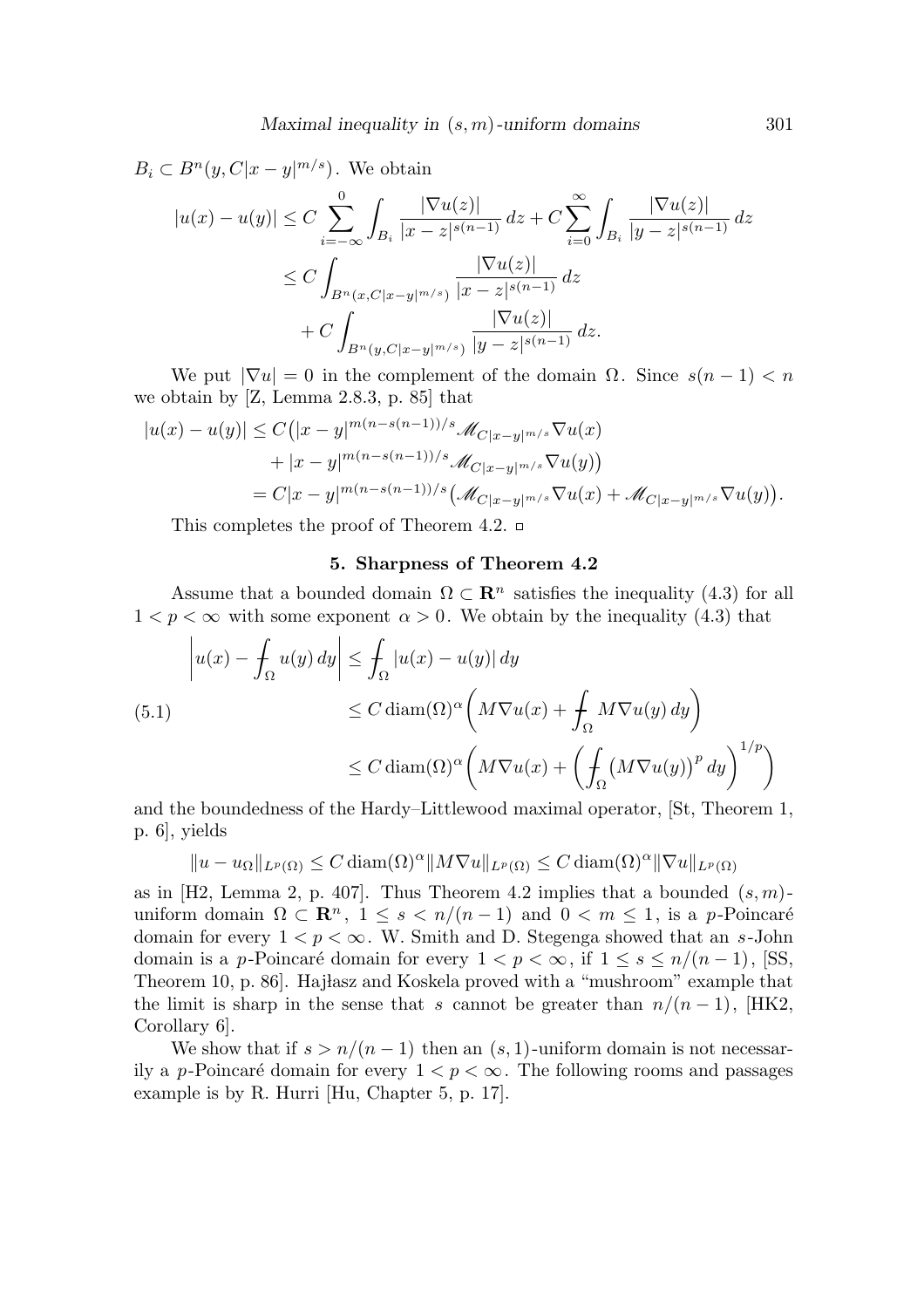**5.2. Example.** Let  $\Omega = \bigcup_{i=1}^{\infty} (R_{2i-1} \cup P_{2i})$ , where the sets  $R_{2i-1}$  and  $P_{2i}$ are defined as follows. Let  $a \geq 1$ . Let  $h_i = 2^{-i}$ ,  $\delta_{2i} = 2 \cdot 2^{-2ai}$  and  $d_i = \sum_{j=1}^{i} 2^{-j}$ for every  $i = 1, 2, \ldots$ . We define

$$
R_{2i-1} = (d_{2i-1} - h_{2i-1}, d_{2i-1}) \times \left(-\frac{1}{2}h_{2i-1}, \frac{1}{2}h_{2i-1}\right)^{n-1},
$$
  
\n
$$
P_{2i} = \left[d_{2i-1}, d_{2i-1} + h_{2i}\right] \times \left(-\frac{1}{2}\delta_{2i}, \frac{1}{2}\delta_{2i}\right)^{n-1}.
$$

By Hurri [Hu, Remark 5.9, p. 19] the domain  $\Omega$  is a p-Poincaré domain if and only if  $p \geq (n-1)(a-1)$ .

Since there exists a constant  $C > 0$  so that  $\frac{1}{2}\delta_{2i} \geq C(1 - d_{2i-1})^a$  for every  $i = 1, 2, \ldots$ , the domain  $\Omega$  is an  $(a, 1)$ -uniform domain. Let  $\varepsilon > 0$  be arbitrary. If  $a = (n/(n-1)) + \varepsilon$ , then the domain  $\Omega$  is not a p-Poincaré domain for any  $1 \leq p < 1 + \varepsilon (n-1).$ 

**5.3. Corollary.** Let  $s > n/(n-1)$  and  $0 < m \leq 1$ . There exists a bounded  $(s, m)$ -uniform domain where the inequality  $(4.3)$  does not hold for all  $1 < p < (s-1)(n-1)$  with any  $\alpha > 0$ .

Proof. Let  $\varepsilon > 0$ . Let  $\Omega \subset \mathbb{R}^n$  be the bounded  $(s, m)$ -uniform domain,  $s = (n/(n-1)) + \varepsilon$  and  $m = 1$ , constructed in Example 5.2. Assume that there exist constants  $C, \alpha > 0$  such that for every  $u \in W^{1,p}(\Omega)$ ,  $1 < p < \infty$ , we have

(5.4) 
$$
|u(x) - u(y)| \leq C|x - y|^{\alpha} \big(\mathscr{M} \nabla u(x) + \mathscr{M} \nabla u(y)\big),
$$

for almost every  $x, y \in \Omega$ . As in (5.1) this implies that the domain  $\Omega$  is a p-Poincaré domain for all  $1 < p < \infty$ .

In Example 5.2 we showed that the domain  $\Omega$  is not a p-Poincaré domain for any  $1 < p < 1 + \varepsilon(n-1)$ . Thus the inequality (5.4) cannot hold for all  $1 < p < 1 + \varepsilon(n-1)$  with any α > 0 in the domain  $Ω$ . □

Following Hajłasz, [H2], we say that a domain D is  $\delta$ -regular,  $\delta > 0$ , if there exists a constant  $b > 0$  such that

$$
(5.5) \t\t\t |Bn(x,r) \cap D| \ge br^{\delta}
$$

for every  $x \in D$  and for every  $0 < r < \text{diam}(D)$ . It is easy to see that every bounded  $(s, m)$ -uniform domain is  $(s(n - 1) + 1)$ -regular.

Using the method of Hajłasz,  $[H2,$  Theorem 6, p. 410, it is easy to prove the following Sobolev–Poincaré inequality. In the proof we need only the inequality  $(4.3)$  and the property  $(5.5)$ .

**5.6. Lemma.** Assume that  $\Omega \subset \mathbb{R}^n$  is a bounded  $\delta$ -regular domain,  $\delta > 1$ , which satisfies the inequality (4.3) with an exponent  $0 < \alpha \leq 1$ . If  $1 < p < \delta/\alpha$ , then for every  $u \in W^{1,p}(\Omega)$  we have

(5.7) 
$$
||u - u_{\Omega}||_{L^{p^*}(\Omega)} \leq C||\nabla u||_{L^p(\Omega)},
$$

with  $p^* = \delta p/(\delta - \alpha p)$ .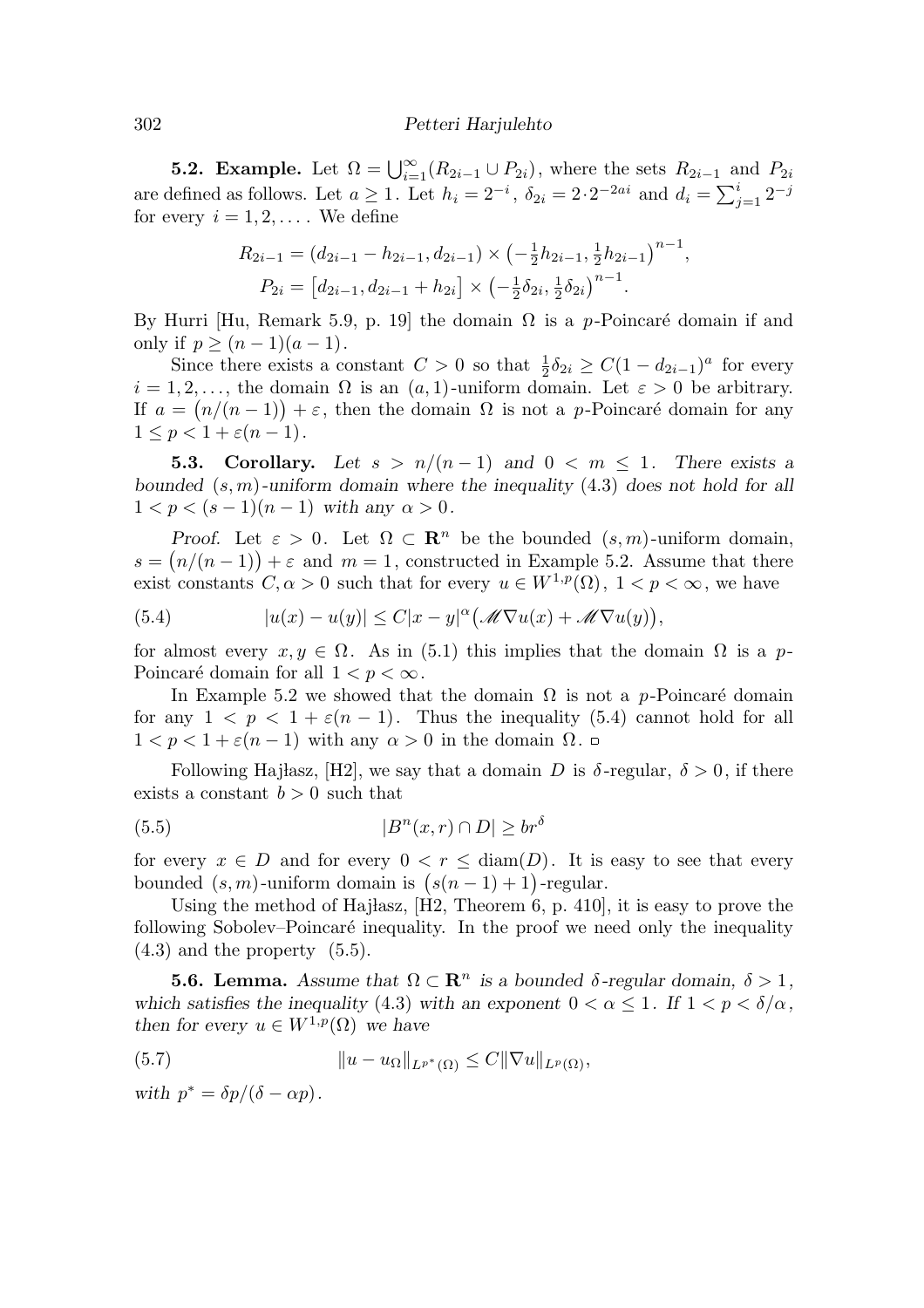*Proof.* We may assume that  $\text{diam}(\Omega) \leq 1$ . Let

$$
E_k = \{x \in \Omega : M\nabla u(x) \le 2^k\}, \qquad k \in \mathbf{Z}.
$$

There exists a constant  $C > 0$  such that

$$
(5.8) \qquad C^{-1} \sum_{i=-\infty}^{\infty} 2^{kp} |E_k \setminus E_{k-1}| \leq \int_{\Omega} M |\nabla u|^p \, dx \leq C \sum_{i=-\infty}^{\infty} 2^{kp} |E_k \setminus E_{k-1}|.
$$

Let  $a_k = \operatorname{ess} \operatorname{sup}_{x \in E_k} |u(x)|$ . We will estimate  $a_k$  in terms of  $a_{k-1}$ . Let  $x \in E_k$ . Let  $B^{n}(x,r)$  be a ball with a radius  $r = 2b^{-1/\delta} |\Omega \setminus E_{k-1}|^{1/\delta}$ . We obtain by the  $\delta$ -regularity property (5.5)

$$
|B^n(x,r)\cap\Omega|\geq br^{\delta}>|\Omega\setminus E_{k-1}|.
$$

Hence there exists  $y \in B^n(x,r) \cap E_{k-1}$ . By the inequality (4.3) the function  $u|_{E_k}$ is  $\alpha$ -Hölder continuous with a constant  $C2^{k+1}$ . We obtain

$$
|u(x)| \le |u(x) - u(y)| + |u(y)| \le C|x - y|^{\alpha} 2^{k+1} + a_{k-1} \le C|\Omega \setminus E_{k-1}|^{\alpha/\delta} 2^{k+1} + a_{k-1}.
$$

The definition of  $E_k$  yields

(5.9) 
$$
|\Omega \setminus E_{k-1}| 2^{kp} \leq C ||\mathcal{M} \nabla u||_{L^p(\Omega)}^p;
$$

hence we obtain that

(5.10) 
$$
a_k \leq C2^{-kp\alpha/\delta} \|\mathscr{M}\nabla u\|_{L^p(\Omega)}^{p\alpha/\delta} 2^{k+1} + a_{k-1} \leq C2^{k(1-(p\alpha/\delta))} \|\mathscr{M}\nabla u\|_{L^p(\Omega)}^{p\alpha/\delta} + a_{k-1}.
$$

We may assume that  $\mathscr{M}\nabla u(x) > 0$  for every  $x \in \Omega$  since otherwise  $|\nabla u| = 0$ which implies that u is a constant function almost everywhere in  $\Omega$ . Let  $b_k =$  $\text{ess inf}_{x \in E_k} |u(x)|$ . It is clear that  $b_k \leq ||u||_{L^p(\Omega)} |E_k|^{-1/p}$ . Since  $\mathscr{M} \nabla u > 0$  everywhere then there exists  $k_0$  such that  $|E_{k_0-1}| < \frac{1}{2}$  $\frac{1}{2}|\Omega|$  and  $|E_{k_0}|\geq \frac{1}{2}$  $\frac{1}{2}|\Omega|$ . We obtain by the inequality (5.9) that

$$
2^{k_0} \leq C ||\mathscr{M} \nabla u||_{L^p(\Omega)} |\Omega \setminus E_{k_0-1}|^{-1/p}.
$$

Since the function  $u|_{E_k}$  is  $\alpha$ -Hölder continuous with a constant  $C2^{k+1}$  we obtain  $a_k \leq b_k + 2^{k+1} \operatorname{diam}(\Omega)^\alpha$ . This yields

(5.11) 
$$
a_{k_0} \leq \|u\|_{L^p(\Omega)} |E_{k_0}|^{-1/p} + C \operatorname{diam}(\Omega)^\alpha \|\mathscr{M} \nabla u\|_{L^p(\Omega)} |\Omega|^{-1/p} \leq C |\Omega|^{-1/p} \big( \|u\|_{L^p(\Omega)} + \operatorname{diam}(\Omega)^\alpha \|\mathscr{M} \nabla u\|_{L^p(\Omega)} \big).
$$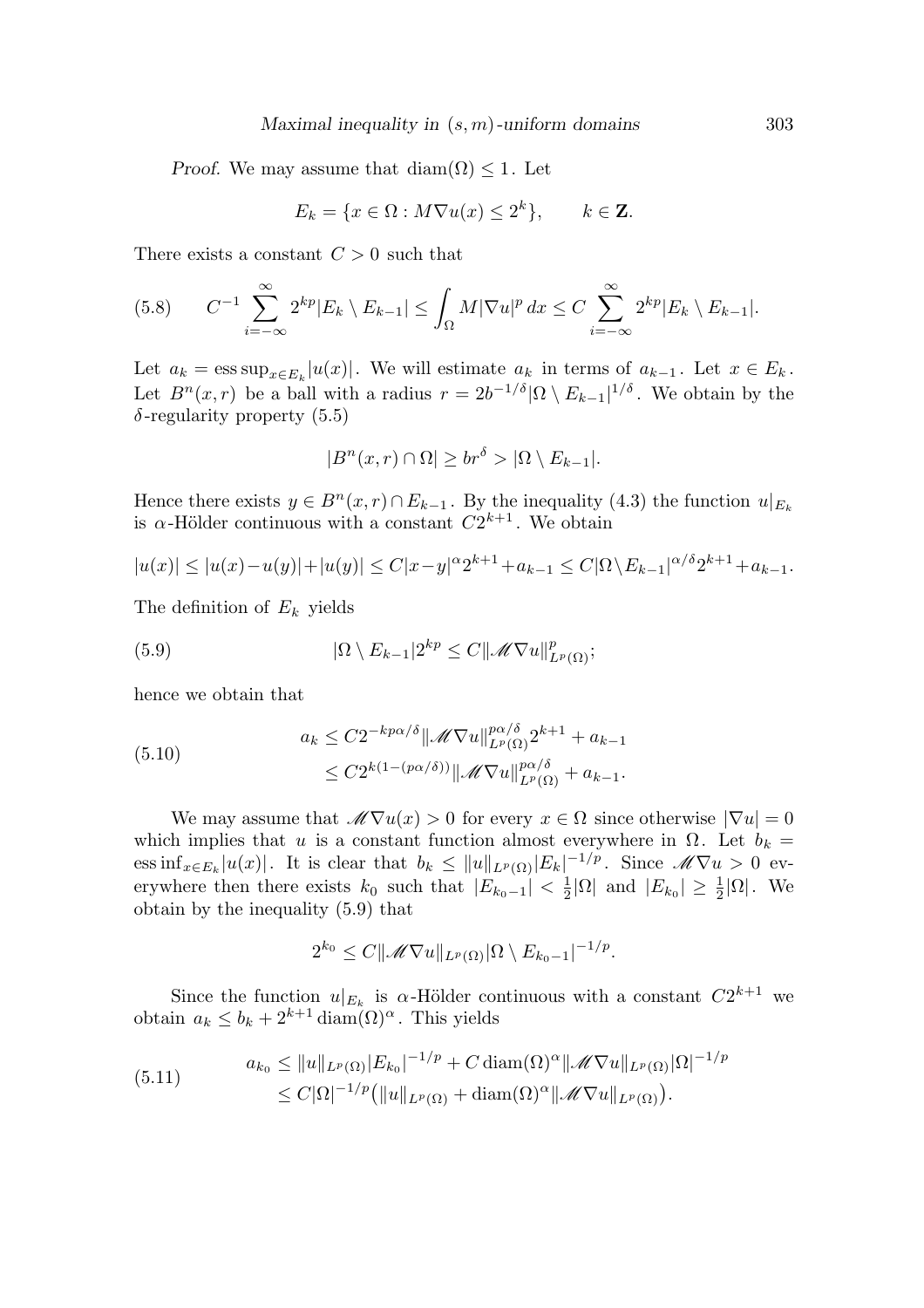Since  $p < \delta/\alpha$ , it follows, for  $k > k_0$ , by the inequality (5.10) and the monotonicity of  $a_k$  that

$$
a_k \leq C \|\mathcal{M}\nabla u\|_{L^p(\Omega)}^{p\alpha/\delta} \left(\sum_{i=k_0}^k 2^{i(1-(p\alpha/\delta))}\right) + a_{k_0}
$$
  
\n
$$
\leq C \|\mathcal{M}\nabla u\|_{L^p(\Omega)}^{p\alpha/\delta} \left(\sum_{i=-\infty}^k 2^{i(1-(p\alpha/\delta))}\right) + a_{k_0}
$$
  
\n
$$
\leq C \|\mathcal{M}\nabla u\|_{L^p(\Omega)}^{p\alpha/\delta} 2^{k(1-(p\alpha/\delta))} + a_{k_0}.
$$

Since  $p^* = p\delta/(\delta - \alpha p)$  the inequalities (5.8), (5.11), (5.12) and the regularity property (5.5) yield that

$$
\left(\int_{\Omega} |u|^{p^*}\right)^{1/p^*} \leq \left(\sum_{k=k_0+1}^{\infty} a_k^{p^*} |E_k \setminus E_{k-1}| + a_{k_0}^{p^*} |E_{k_0}|\right)^{1/p^*}
$$
  
\n
$$
\leq C \left(\|\mathcal{M} \nabla u\|_{L^p(\Omega)}^{p\alpha p^* / \delta} \sum_{k=-\infty}^{\infty} 2^{k(1-(p\alpha/\delta))p^*} |E_k \setminus E_{k-1}| + a_{k_0}^{p^*} |\Omega|\right)^{1/p^*}
$$
  
\n
$$
\leq C \left(\|\mathcal{M} \nabla u\|_{L^p(\Omega)}^{p\alpha p^* / \delta} \|\mathcal{M} \nabla u\|_{L^p(\Omega)}^p + (C|\Omega|^{-1/p} (\|u\|_{L^p(\Omega)} + \operatorname{diam}(\Omega)^{\alpha} \|\mathcal{M} \nabla u\|_{L^p(\Omega)})^{p^*} |\Omega|\right)^{1/p^*}
$$
  
\n
$$
\leq C (\|u\|_{L^p(\Omega)} + \|\mathcal{M} \nabla u\|_{L^p(\Omega)}).
$$

Since  $u-u_{\Omega} \in W^{1,p}(\Omega)$ ,  $\Omega$  is a p-Poincaré domain and the Hardy–Littlewood maximal operator is bounded, [St, Theorem 1, p. 5], we obtain

$$
||u - u_{\Omega}||_{L^{p^*}(\Omega)} \leq C(||u - u_{\Omega}||_{L^p(\Omega)} + ||\mathscr{M}\nabla(u - u_{\Omega})||_{L^p(\Omega)} \leq C||\nabla u||_{L^p(\Omega)}.
$$

We write  $\delta = s(n-1)+1$ . Hajlasz and P. Koskela have proved the inequality (5.7) for s-John domains with a better exponent. Let  $\Omega \subset \mathbb{R}^n$  be an s-John domain,  $s \geq 1$ , then the inequality (5.7) holds with  $1 \leq p \leq p^* \leq np/(\delta - p)$ , [HK2, Corollary 6, p. 20]. The limiting case  $p^* = np/(\delta - p)$  is by T. Kilpeläinen and J. Malý [KM]. The exponent is the best possible in the class of  $s$ -John domains,  $[HK2]$ . It is also the best possible in the class of  $(s, m)$ -uniform domains. Let  $s > 1$ . Using the  $(s, 1)$ -uniform domain constructed by Hurri, see Example 5.2, we obtain as in [Hu, Remark 5.8, p. 19], by replacing the exponent  $-n/p$ by the exponent  $-n/p^*$ , that the exponent  $np/(\delta - p)$  is the best possible.

**5.13. Corollary.** Let  $\Omega \subset \mathbb{R}^n$  be a bounded  $(s, m)$ -uniform domain, with  $1 < s < n/(n-1)$  and  $0 < m \le 1$ . If there exists an  $\alpha > 0$  such that the inequality (4.3) holds for all  $1 < p < \infty$  then

$$
\alpha \le \frac{s(n-1)+1}{n} (n - s(n-1)) < 1.
$$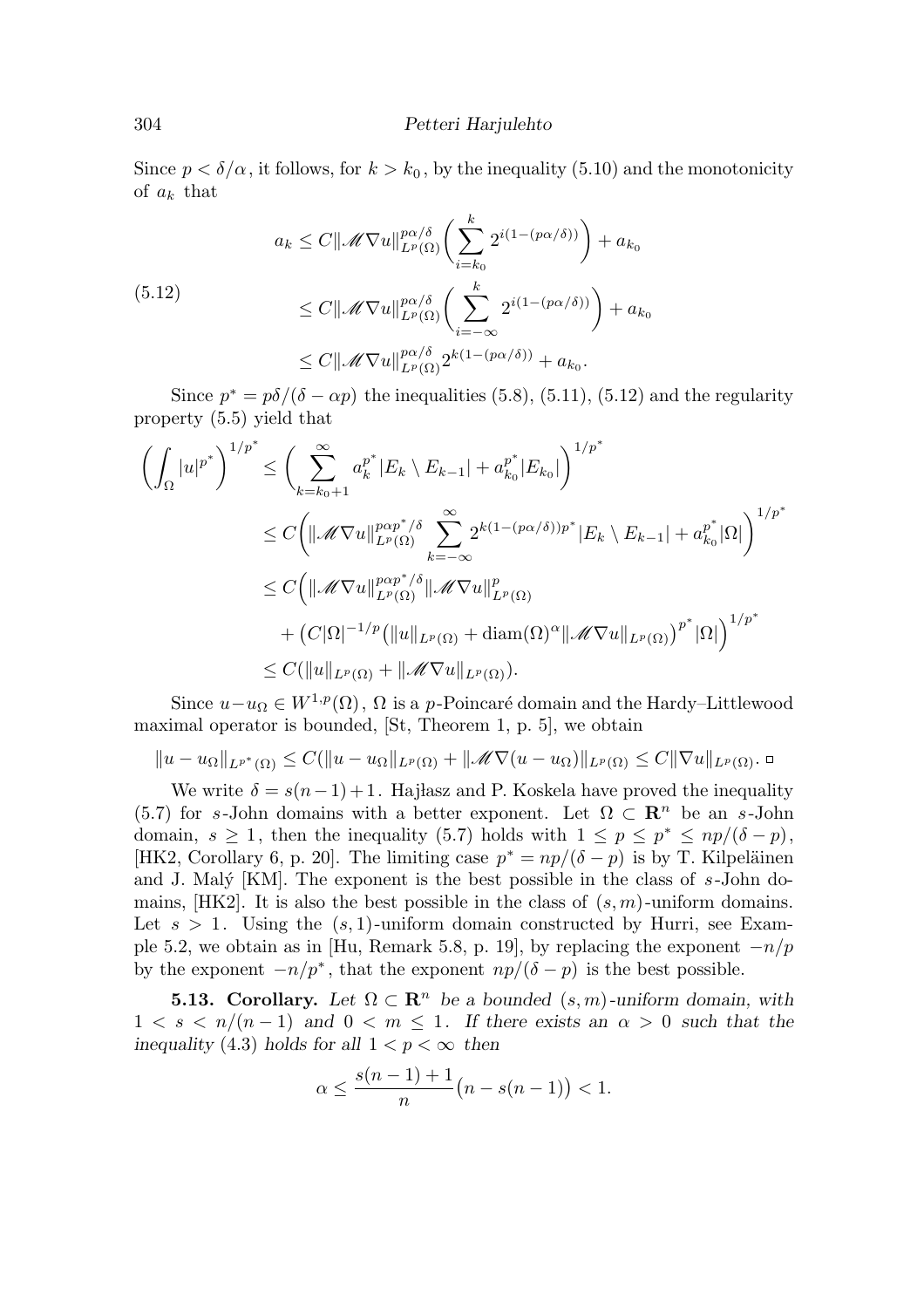If  $s = n/(n-1)$  then  $\Omega$  does not satisfy the inequality (4.3) for all  $1 < p < \infty$ with any  $\alpha > 0$ .

Proof. Let  $1 \leq s \leq n/(n-1)$ . Lemma 5.6 shows that the inequality (4.3) with an exponent  $\alpha > 0$  and the  $\delta$ -regular property (5.5),  $\delta = s(n-1)+1$ , implies the Sobolev–Poincaré inequality with  $p^* = \delta p/(\delta - \alpha p)$ .

The exponent  $\delta p/(\delta - \alpha p)$  has to be less than or equal to the best possible exponent  $np/(\delta - p)$  for every  $1 < p < \infty$ . This gives

$$
\alpha \leq \frac{\delta}{np}(n-\delta+p)
$$

for every  $1 < p < \infty$ . As  $p \to 1$  we see that

$$
\alpha \le \frac{\delta}{n}(n-\delta+1).
$$

Let  $s = n/(n-1)$ . Assume that  $\Omega$  is a bounded  $(s, m)$ -uniform domain which satisfies the inequality (4.3) with some  $\alpha > 0$  for every  $1 < p < \infty$ . By Lemma 5.6 we obtain that  $\Omega$  satisfies the Sobolev–Poincaré inequality with  $(n+1)p/(n+1-\alpha p)$ . Thus we obtain

$$
\alpha \le \bigg(1+\frac{1}{n}\bigg)\bigg(1-\frac{1}{p}\bigg)
$$

for every  $1 < p < \infty$ . As  $p \to 1$  we see that  $\alpha \leq 0$ . Hence the domain  $\Omega$  cannot satisfy the inequality (4.3) with any  $\alpha > 0$  for small  $p > 1$ . This completes the proof of Corollary 5.13.

#### References

- [DS] DeVore, R.A., and R.C. Sharpley: Maximal Functions Measuring Smoothness. Mem. Amer. Math. Soc. 47 (293), 1984.
- [GM] Gehring, F.W., and O. Martio: Lipschitz classes and quasiconformal mappings. Ann. Acad. Sci. Fenn. Ser. A I Math. 10, 1985, 203–219.
- [GT] GILBARG, D., and N.S. TRUDINGER: Elliptic Partial Differential Equations of Second Order. - Grundlehren Math. Wiss. 224, Springer-Verlag, Berlin, 1977.
- [H1] HajŁasz, P.: Boundary behaviour of Sobolev mappings. Proc. Amer. Math. Soc. 123, 1995, 1145–1148.
- [H2] HajŁasz, P.: Sobolev spaces on an arbitrary metric space. Potential Anal. 5, 1996, 403–415.
- [Hak] HAJŁASZ, P., and P. KOSKELA: Isoperimetric inequalities and imbedding theorems in irregular domains. - J. London Math. Soc. (2) 58, 1998, 425–450.
- [HeK] HERRON, D.A., and P. KOSKELA: Uniform, Sobolev extension and quasiconformal circle domains. - J. Anal. Math. 57, 1991, 172–202.
- [Hu] HURRI, R.: Poincaré domains in  $\mathbb{R}^n$ . Ann. Acad. Sci. Fenn. Ser. A I Math. Dissertationes 71, 1988, 1–42.